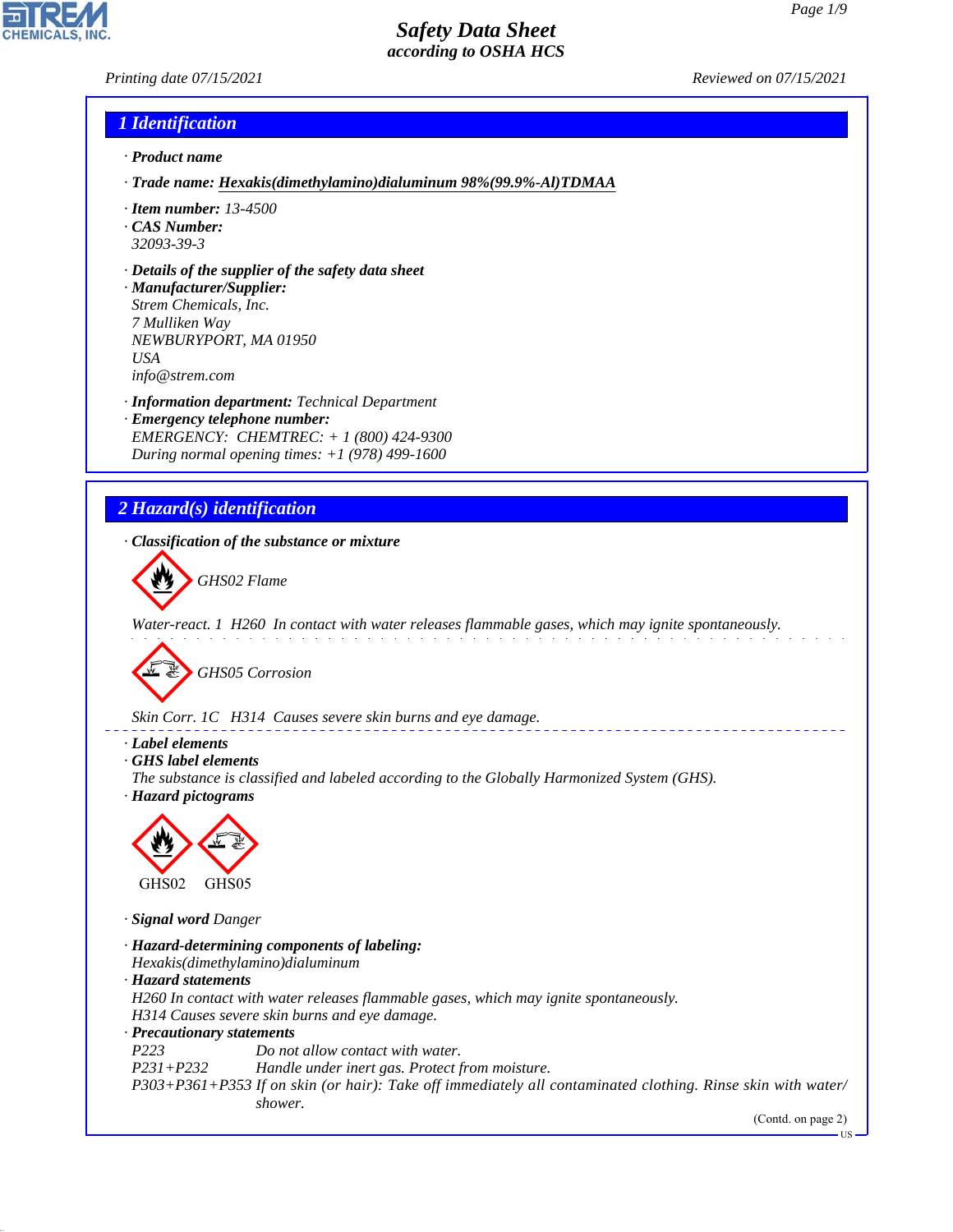

- *· After skin contact: Immediately rinse with water.*
- *· After eye contact: Rinse opened eye for several minutes under running water. Then consult a doctor.*
- *· After swallowing: If symptoms persist consult doctor.*
- *· Information for doctor:*
- *· Most important symptoms and effects, both acute and delayed No further relevant information available.*
- *· Indication of any immediate medical attention and special treatment needed*
- *No further relevant information available.*

# *5 Fire-fighting measures*

- *· Extinguishing media*
- *· Suitable extinguishing agents:*
- *CO2. Do not use water.*
- *Sand. Do not use water.*

44.1.1

*Special powder for metal fires. Do not use water. CO2, sand, extinguishing powder. Do not use water.*

(Contd. on page 3)

US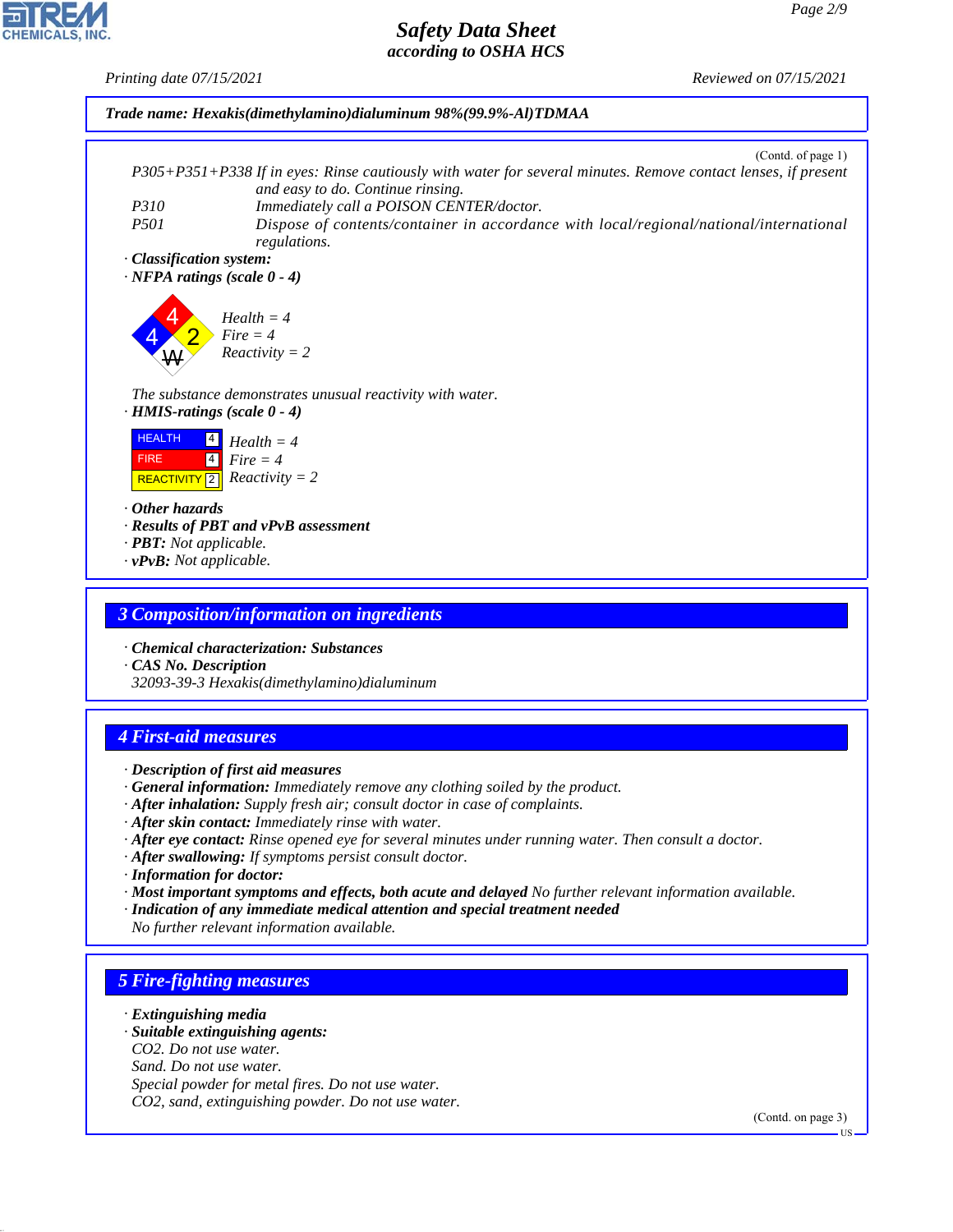*Printing date 07/15/2021 Reviewed on 07/15/2021*

*Trade name: Hexakis(dimethylamino)dialuminum 98%(99.9%-Al)TDMAA* (Contd. of page 2) *Use fire fighting measures that suit the environment. · For safety reasons unsuitable extinguishing agents: Water · Special hazards arising from the substance or mixture During heating or in case of fire poisonous gases are produced. · Advice for firefighters · Protective equipment: Mouth respiratory protective device. 6 Accidental release measures · Personal precautions, protective equipment and emergency procedures Mount respiratory protective device. Wear protective equipment. Keep unprotected persons away. · Environmental precautions: Do not allow to enter sewers/ surface or ground water. · Methods and material for containment and cleaning up: Use neutralizing agent. Dispose contaminated material as waste according to item 13. Ensure adequate ventilation. Do not flush with water or aqueous cleansing agents · Reference to other sections See Section 7 for information on safe handling. See Section 8 for information on personal protection equipment. See Section 13 for disposal information. · Protective Action Criteria for Chemicals · PAC-1: Substance is not listed. · PAC-2: Substance is not listed. · PAC-3: Substance is not listed. 7 Handling and storage · Handling: · Precautions for safe handling Thorough dedusting. Ensure good ventilation/exhaustion at the workplace. · Information about protection against explosions and fires: Keep ignition sources away - Do not smoke. Keep respiratory protective device available. · Conditions for safe storage, including any incompatibilities · Storage: · Requirements to be met by storerooms and receptacles: No special requirements. · Information about storage in one common storage facility: Not required. · Further information about storage conditions:*

*Keep receptacle tightly sealed.*

44.1.1

*Store in cool, dry conditions in well sealed receptacles.*

*· Specific end use(s) No further relevant information available.*

(Contd. on page 4)

US

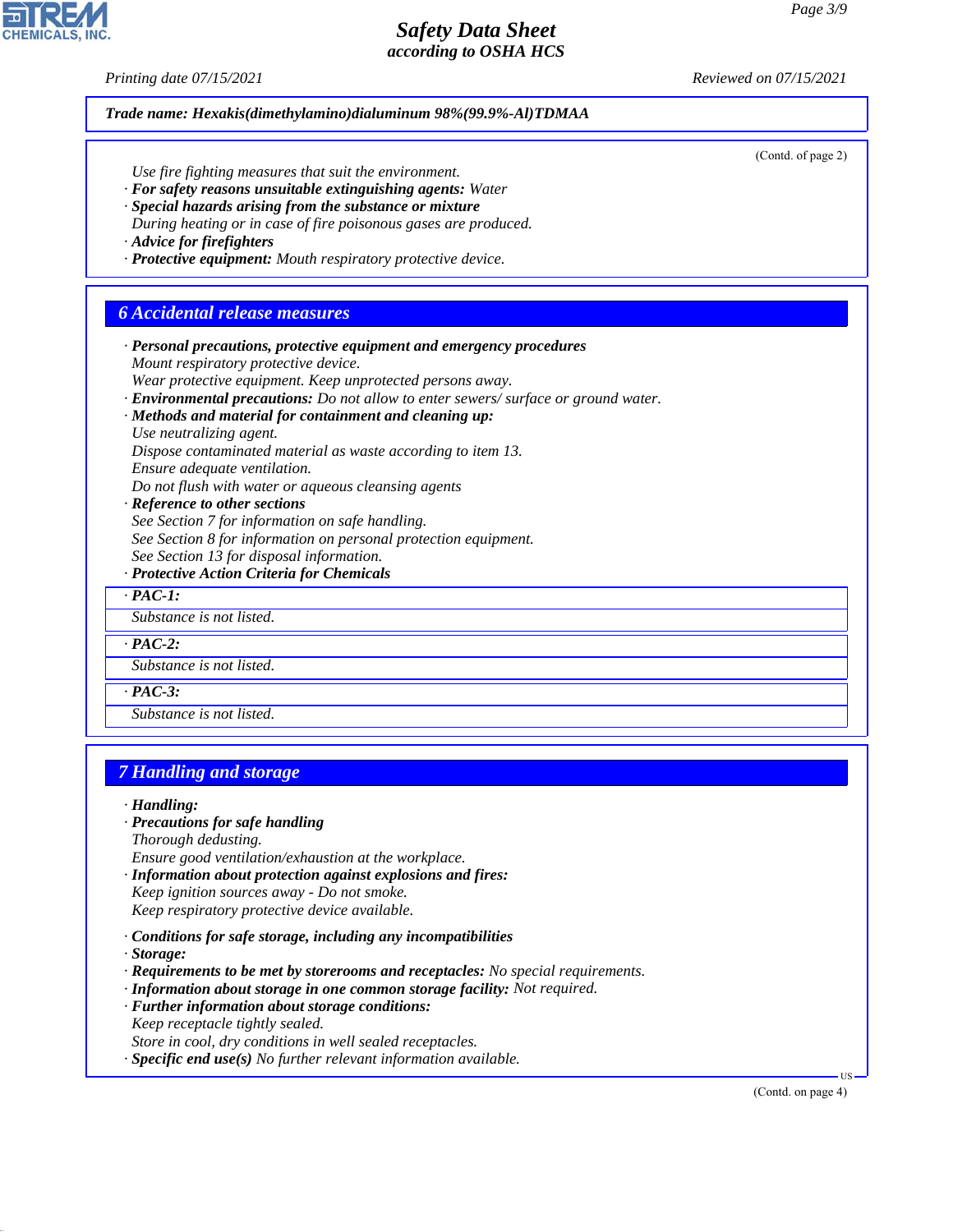44.1.1

*Printing date 07/15/2021 Reviewed on 07/15/2021*

*Trade name: Hexakis(dimethylamino)dialuminum 98%(99.9%-Al)TDMAA*

(Contd. of page 3)

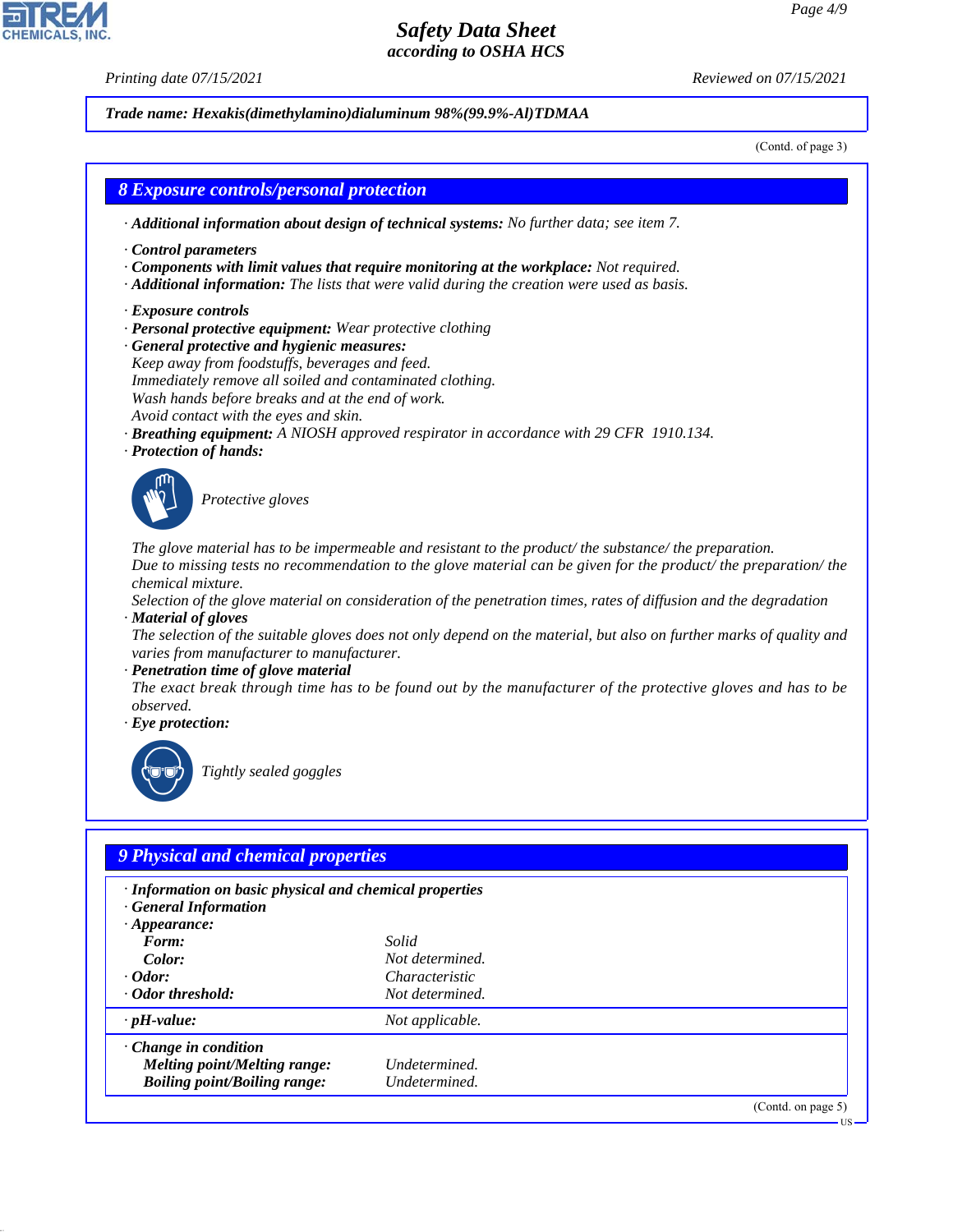*Printing date 07/15/2021 Reviewed on 07/15/2021*

#### *Trade name: Hexakis(dimethylamino)dialuminum 98%(99.9%-Al)TDMAA*

|                                                            |                                                                       | (Contd. of page 4) |
|------------------------------------------------------------|-----------------------------------------------------------------------|--------------------|
| · Flash point:                                             | Not applicable.                                                       |                    |
| · Flammability (solid, gaseous):                           | Flammable.<br>Contact with water liberates extremely flammable gases. |                    |
| · Ignition temperature:                                    |                                                                       |                    |
| Decomposition temperature:                                 | Not determined.                                                       |                    |
| $\cdot$ Auto igniting:                                     | Not determined.                                                       |                    |
| · Danger of explosion:                                     | Not determined.                                                       |                    |
| $\cdot$ Explosion limits:                                  |                                                                       |                    |
| Lower:                                                     | Not determined.                                                       |                    |
| <b>Upper:</b>                                              | Not determined.                                                       |                    |
| $\cdot$ Vapor pressure:                                    | Not applicable.                                                       |                    |
| $\cdot$ Density:                                           | Not determined.                                                       |                    |
| · Relative density                                         | Not determined.                                                       |                    |
| · Vapor density                                            | Not applicable.                                                       |                    |
| $\cdot$ Evaporation rate                                   | Not applicable.                                                       |                    |
| · Solubility in / Miscibility with                         |                                                                       |                    |
| Water:                                                     | Insoluble.                                                            |                    |
| · Partition coefficient (n-octanol/water): Not determined. |                                                                       |                    |
| · Viscosity:                                               |                                                                       |                    |
| Dynamic:                                                   | Not applicable.                                                       |                    |
| Kinematic:                                                 | Not applicable.                                                       |                    |
| · Solvent content:                                         |                                                                       |                    |
| Organic solvents:                                          | $0.0\%$                                                               |                    |
| <b>VOC</b> content:                                        | 0.0 g/l / 0.00 lb/gl                                                  |                    |
| Solids content:                                            | 100.0%                                                                |                    |
| $\cdot$ Other information                                  | No further relevant information available.                            |                    |

## *10 Stability and reactivity*

*· Reactivity No further relevant information available.*

*· Chemical stability*

- *· Thermal decomposition / conditions to be avoided: No decomposition if used according to specifications.*
- *· Possibility of hazardous reactions Contact with water releases flammable gases.*

*· Conditions to avoid No further relevant information available.*

- *· Incompatible materials: No further relevant information available.*
- *· Hazardous decomposition products: No dangerous decomposition products known.*

### *11 Toxicological information*

- *· Information on toxicological effects*
- *· Acute toxicity:*

44.1.1

- *· Primary irritant effect:*
- *· on the skin: No irritant effect.*
- *· on the eye: No irritating effect.*

(Contd. on page 6)



US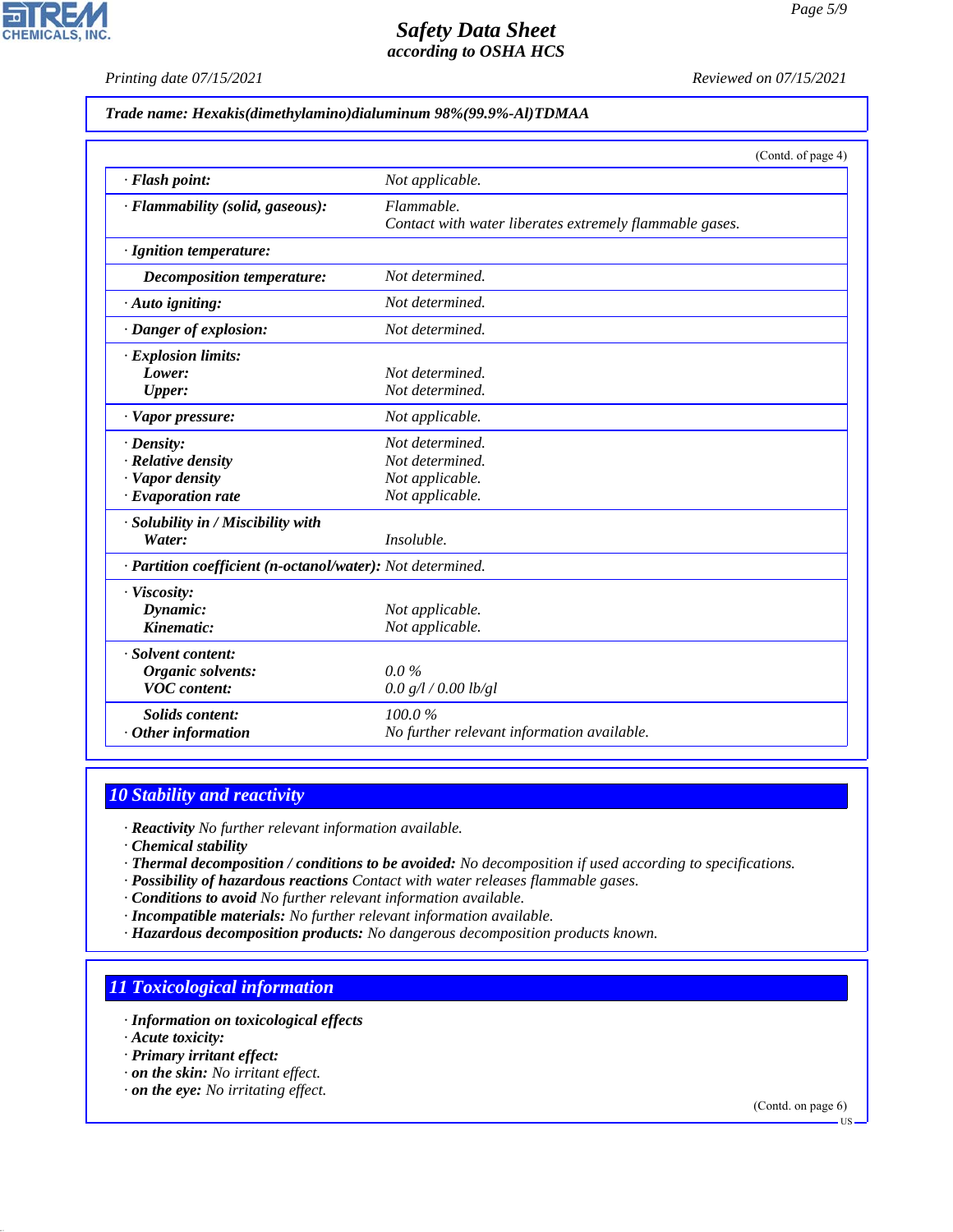*Printing date 07/15/2021 Reviewed on 07/15/2021*

*Trade name: Hexakis(dimethylamino)dialuminum 98%(99.9%-Al)TDMAA*

(Contd. of page 5)

- *· Sensitization: No sensitizing effects known.*
- *· Additional toxicological information:*
- *· Carcinogenic categories*
- *· IARC (International Agency for Research on Cancer)*

*Substance is not listed.*

*· NTP (National Toxicology Program)*

*Substance is not listed.*

*· OSHA-Ca (Occupational Safety & Health Administration)*

*Substance is not listed.*

## *12 Ecological information*

- *· Toxicity*
- *· Aquatic toxicity: No further relevant information available.*
- *· Persistence and degradability No further relevant information available.*
- *· Behavior in environmental systems:*
- *· Bioaccumulative potential No further relevant information available.*
- *· Mobility in soil No further relevant information available.*
- *· Additional ecological information:*

*· General notes:*

*Water hazard class 1 (Self-assessment): slightly hazardous for water*

*Do not allow undiluted product or large quantities of it to reach ground water, water course or sewage system. Must not reach bodies of water or drainage ditch undiluted or unneutralized.*

- *· Results of PBT and vPvB assessment*
- *· PBT: Not applicable.*
- *· vPvB: Not applicable.*
- *· Other adverse effects No further relevant information available.*

## *13 Disposal considerations*

- *· Waste treatment methods*
- *· Recommendation:*

44.1.1

*Must not be disposed of together with household garbage. Do not allow product to reach sewage system.*

- *· Uncleaned packagings:*
- *· Recommendation: Disposal must be made according to official regulations.*

| $\cdot$ UN-Number<br>· DOT, IMDG, IATA | <i>UN3131</i>                                                                  |
|----------------------------------------|--------------------------------------------------------------------------------|
| $\cdot$ UN proper shipping name        |                                                                                |
| $\cdot$ <i>DOT</i>                     | Water-reactive solid, corrosive, n.o.s. (Hexakis(dimethylamino)<br>dialuminum) |
| $\cdot$ IMDG, IATA                     | WATER-REACTIVE SOLID, CORROSIVE, N.O.S.<br>(Hexakis(dimethylamino)dialuminum)  |

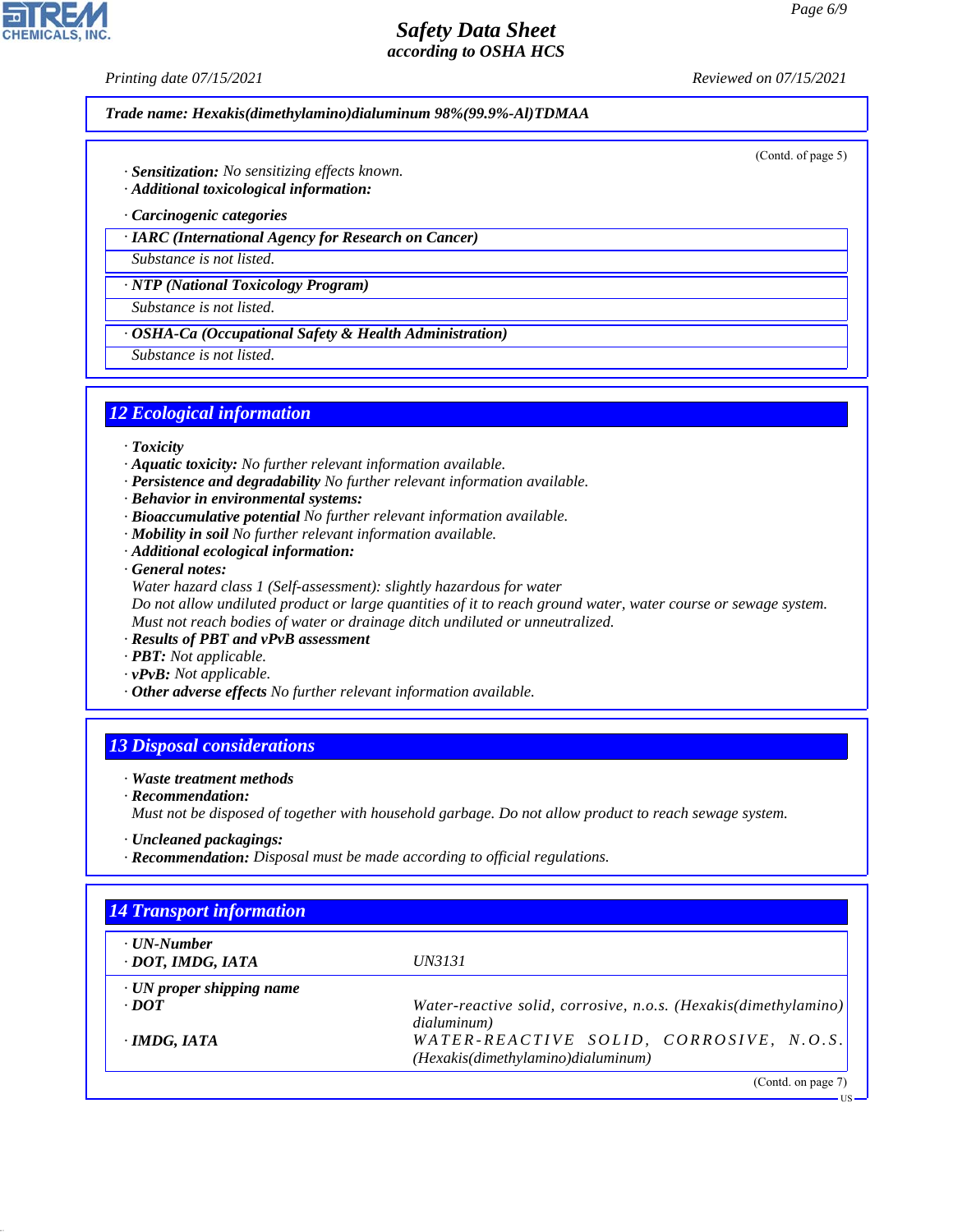*Printing date 07/15/2021 Reviewed on 07/15/2021*

|                                                 | (Contd. of page 6)                                                                                           |
|-------------------------------------------------|--------------------------------------------------------------------------------------------------------------|
| · Transport hazard class(es)                    |                                                                                                              |
| $\cdot$ <i>DOT</i>                              |                                                                                                              |
|                                                 |                                                                                                              |
|                                                 |                                                                                                              |
|                                                 |                                                                                                              |
|                                                 |                                                                                                              |
| · Class                                         | 4.3 Substances which, in contact with water, emit flammable gases                                            |
| $-Label$                                        | 4.3, 8                                                                                                       |
| $\cdot$ IMDG                                    |                                                                                                              |
|                                                 |                                                                                                              |
|                                                 |                                                                                                              |
|                                                 |                                                                                                              |
| · Class                                         | 4.3 Substances which, in contact with water, emit flammable gases                                            |
| $\cdot$ <i>Label</i>                            | 4.3/8                                                                                                        |
| $\cdot$ IATA                                    |                                                                                                              |
|                                                 |                                                                                                              |
|                                                 |                                                                                                              |
|                                                 |                                                                                                              |
|                                                 |                                                                                                              |
| · Class                                         | 4.3 Substances which, in contact with water, emit flammable gases                                            |
| $\cdot$ <i>Label</i>                            | 4.3(8)                                                                                                       |
| · Packing group                                 |                                                                                                              |
| · DOT, IMDG, IATA                               | I                                                                                                            |
| · Environmental hazards:                        | Not applicable.                                                                                              |
| · Special precautions for user                  | Warning: Substances which, in contact with water, emit flammable                                             |
|                                                 | gases                                                                                                        |
| · EMS Number:                                   | $F-G, S-L$                                                                                                   |
| · Stowage Category                              | D                                                                                                            |
| · Handling Code<br>· Segregation Code           | H1 Keep as dry as reasonably practicable<br>SG26 In addition: from goods of classes 2.1 and 3 when stowed on |
|                                                 | deck of a containership a minimum distance of two container spaces                                           |
|                                                 | athwartship shall be maintained, when stowed on ro-ro ships a                                                |
|                                                 | distance of 6 m athwartship shall be maintained.                                                             |
| · Transport in bulk according to Annex II of    |                                                                                                              |
| <b>MARPOL73/78 and the IBC Code</b>             | Not applicable.                                                                                              |
| · Transport/Additional information:             |                                                                                                              |
|                                                 |                                                                                                              |
| $\cdot$ <i>DOT</i>                              |                                                                                                              |
| · Quantity limitations                          | On passenger aircraft/rail: Forbidden<br>On cargo aircraft only: 15 kg                                       |
|                                                 |                                                                                                              |
| $\cdot$ IMDG<br>$\cdot$ Limited quantities (LQ) | 0                                                                                                            |
| $\cdot$ Excepted quantities (EQ)                | Code: E0                                                                                                     |
|                                                 | Not permitted as Excepted Quantity                                                                           |
|                                                 |                                                                                                              |



44.1.1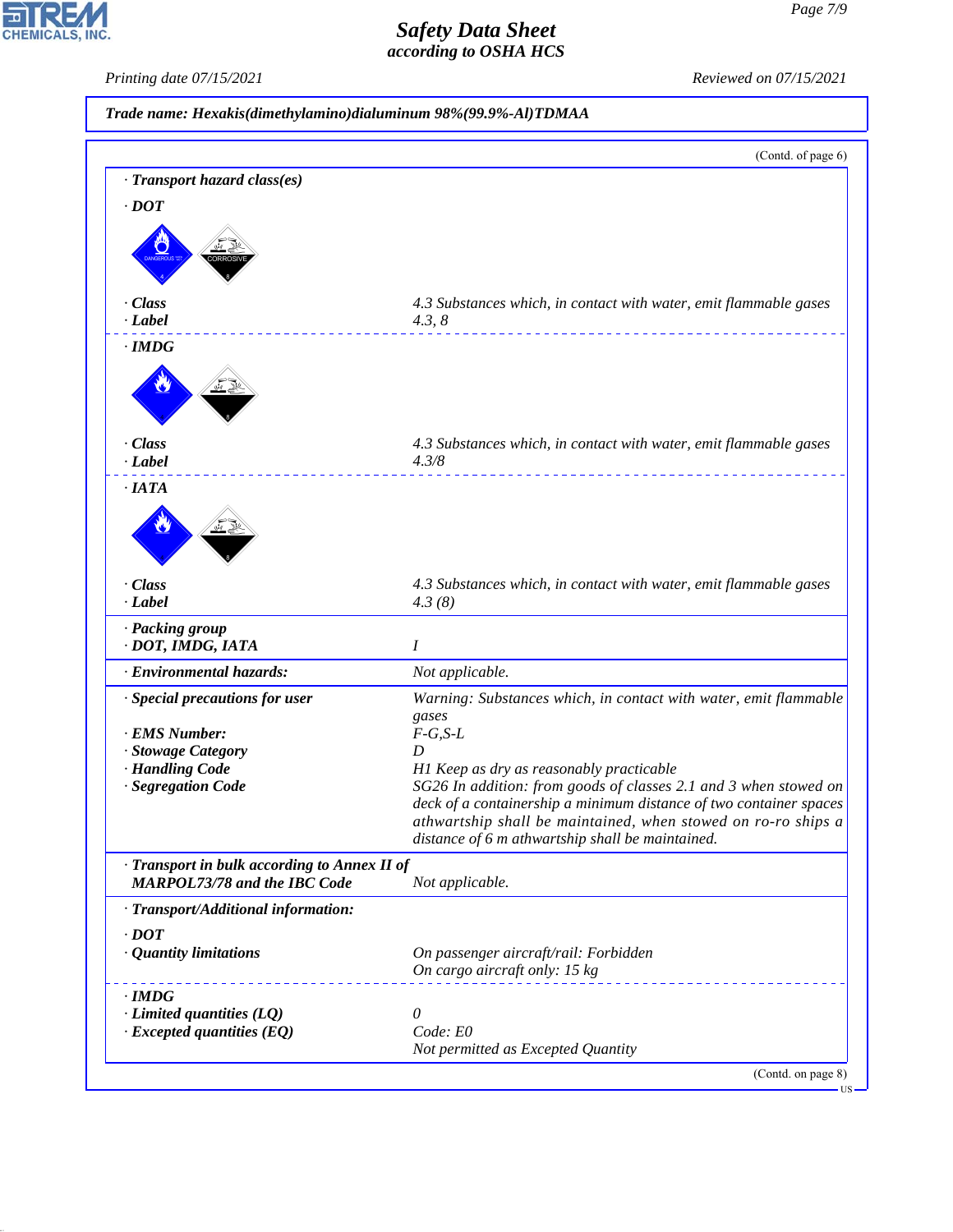**CHEMICALS** 

*Printing date 07/15/2021 Reviewed on 07/15/2021*

*Trade name: Hexakis(dimethylamino)dialuminum 98%(99.9%-Al)TDMAA*

(Contd. of page 7)

*· UN "Model Regulation": UN 3131 WATER-REACTIVE SOLID, CORROSIVE, N.O.S. (HEXAKIS(DIMETHYLAMINO)DIALUMINUM), 4.3 (8), I*

# *15 Regulatory information*

*· Safety, health and environmental regulations/legislation specific for the substance or mixture · Sara*

*· Section 355 (extremely hazardous substances):*

*Substance is not listed.*

*· Section 313 (Specific toxic chemical listings):*

*Substance is not listed.*

*· TSCA (Toxic Substances Control Act):*

*Substance is not listed.*

*· Proposition 65*

*· Chemicals known to cause cancer:*

*Substance is not listed.*

*· Chemicals known to cause reproductive toxicity for females:*

*Substance is not listed.*

*· Chemicals known to cause reproductive toxicity for males:*

*Substance is not listed.*

*· Chemicals known to cause developmental toxicity:*

*Substance is not listed.*

*· Carcinogenic categories*

*· EPA (Environmental Protection Agency)*

*Substance is not listed.*

*· TLV (Threshold Limit Value established by ACGIH)*

*Substance is not listed.*

*· NIOSH-Ca (National Institute for Occupational Safety and Health)*

*Substance is not listed.*

*· GHS label elements*

*The substance is classified and labeled according to the Globally Harmonized System (GHS).*

*· Hazard pictograms*



*· Signal word Danger*

*· Hazard-determining components of labeling:*

*Hexakis(dimethylamino)dialuminum*

*· Hazard statements*

44.1.1

*H260 In contact with water releases flammable gases, which may ignite spontaneously. H314 Causes severe skin burns and eye damage.*

(Contd. on page 9)